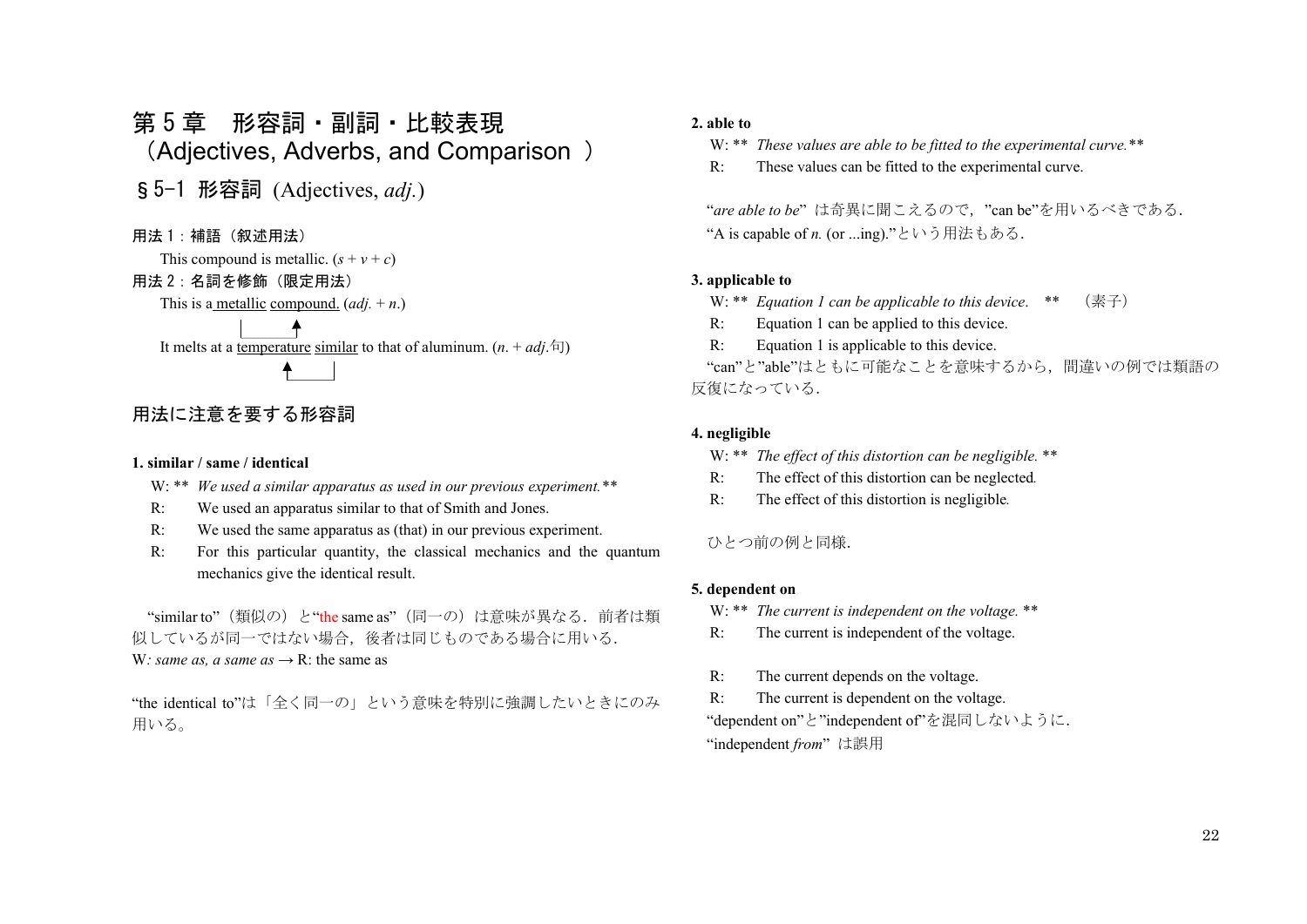- **6.** 複合語の形容詞的用法(名詞を修飾)⇒ ハイフン (hyphen) でまとめる. (§3-4 でも述べた。)
	- R: We used a 5-g sample for the neutron spectroscopy. (gram)
	- R: Finally, 6 g of the sample was purified. (grams)
	- R: Such behavior is characteristic of a two-dimensional system.
	- R: The spin dynamics of this system is two dimensional.

In Millikan's oil-drop experiment, the electric charge carried by each oil drop was found to be a multiple of a unit.

A black body in thermal equilibrium (that is, at a constant temperature) emits electromagnetic radiation called black-body radiation.

"The method of least squares" (最小二乗法)は "the least-squares method" と も言い, "-squares"はあくまで複数形にする.

signal-to-noise ratio: 信号雑音比、S/N 比 mean free path: 平均自由行程 (mean は"free path"を修飾)

# Murphy's Law:

If anything can go wrong, it will.

Murphy's law of thermodynamics:

Things get worse under pressure.

Murphy's constant:

Matter will be damaged in direct proportion to its value.

# §5-2 副詞 (Adverb, *adv.*)

 *v., adj., adv.,* 文全体などを修飾.(cf. *<sup>n</sup>*.を修飾するのは *adj.*)

# (1) 副詞の位置

簡単な原則はない.

文全体を修飾する場合は文頭が普通.

形容詞,副詞,句,節を修飾する場合,その直前におくのが普通. 動詞を修飾する場合は,

自動詞なら動詞の直後,

- 他動詞なら動詞の直前(または目的語の後)におくのが普通. 動詞と目的語の間に副詞を入れないこと.
- R: The temperature rise occurred unexpectedly.

W: \*\* *"This article covers completely the topics.* \*\*

R: This article **completely** covers the topics.

助動詞がある場合は、(最初の)助動詞の直後.

この場合は原則がはっきりしている.

We will **qualitatively** discuss the behavior.

These problems should **first** be considered separately.

The signal corresponding to the E3 structure has **always** been observed.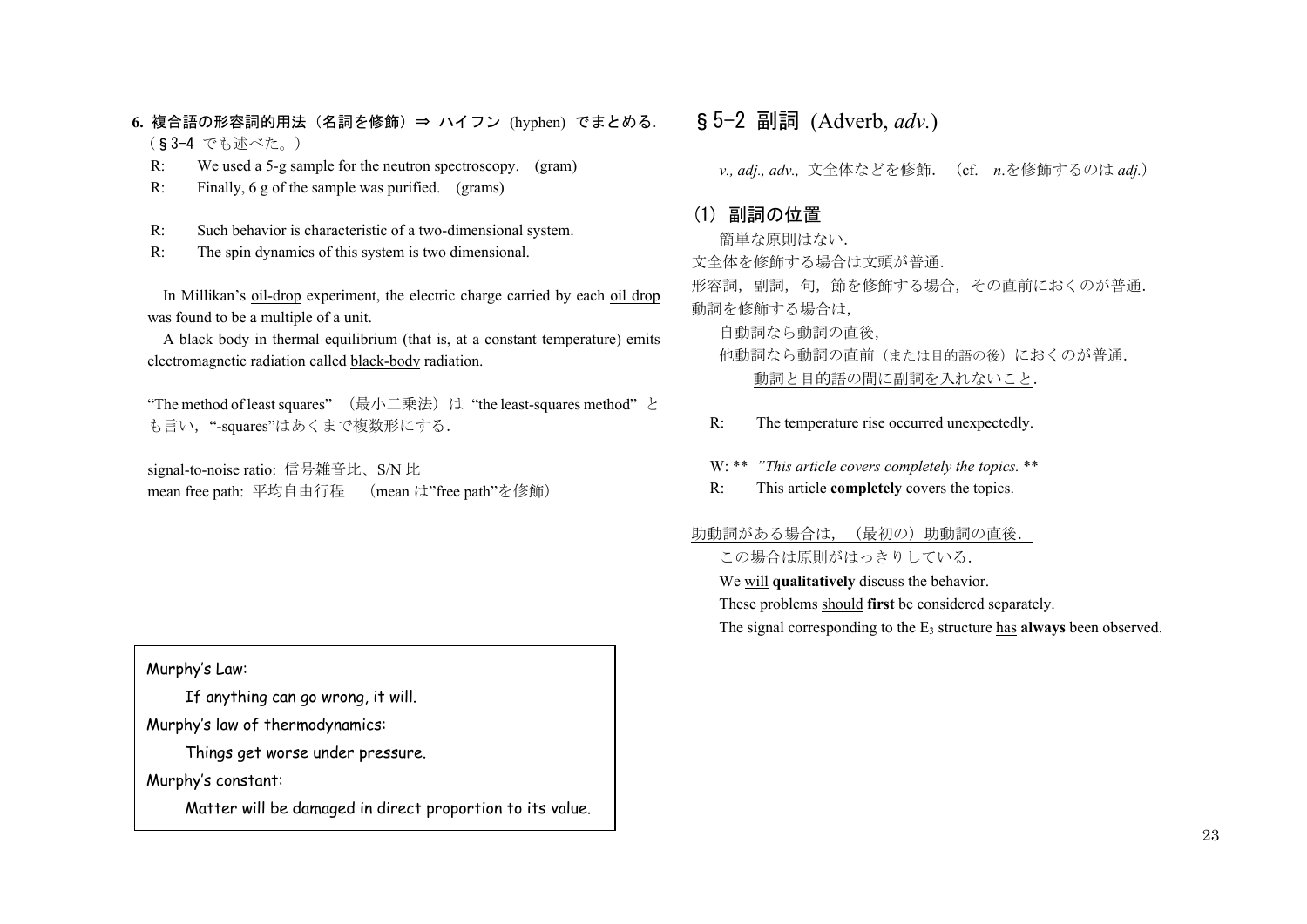# (2) 用法に注意を要する副詞

#### **1. almost**

- W: \*\* *Almost the dislocations were annihilated.\*\** 
	- R: Almost all the dislocations were annihilated.

 量や数を示すときには"almost all"を用い,程度を表すときには"almost"だけ で十分である.

- R: Almost all the oxygen was absorbed.
- R: Almost all the researchers in this field agree with this conclusion.
- R: At that point, the crystal almost reached the required temperature.
- R: When we closed the valve, the reaction had almost been completed.

#### 2. **enough**

十分強い:strong enough (*enough strong* という誤用が日本人に多い)

When the spins of a pair of nucleons are opposite, the attractive nuclear force is not **strong enough** to bind them together.

#### **3. respectively**

W: \*\* *A=1, B=2, C=3, respectively.\*\**

- R: *A*=1*, B*=2 and *C*=3.
- R: *A*, *B* and *C* are 1, 2 and 3, respectively. (*A,B,C* が長い語句の場合は、視線を大きく左右に移動しなくては ならないので、1.2.3 との対応がわかりづらく△。)

#### **4. firstly**

- W: \*\* *Firstly, ... second, ... last, ....*\*\*
- R: Firstly, ... secondly, ... lastly, ....
- R: First, ... second, ... last, .... (最初に, ... 次に, ... 最後に, ...) "last", "lastly" のかわりに "finally"を用いてもよい.

"**At first** (*n.*)" は時間的な順序にのみ用いる.しかも後に最初とは異なる展

開があることを暗示して用いる.思考や記述の順番を示す "First" (「まず第 一に」)の代わりに用いるのは誤用である. 例えば,

At first, this theory was not widely accepted.

というと「この理論は初めのうちは広くは受け入れられなかったが,今は違 う.」というニュアンスがある.

#### **5. hereafter**

- \*\* *We will abbreviate this to "HTSC" hereafter.\*\**
- R: From now on, we will abbreviate this to "HTSC".
- R: We will abbreviate this to "HTSC" here.

文法的には間違いではないが、"hereafter"は"the hereafter"が「死後」を意味 するので,何となく気味の悪い感じがする.

# (3) 接続副詞

however, hence, thus, therefore, furthermore, accordingly, otherwise など あくまで副詞である.二つの文をひとつに結合するのには使えない. 接続詞 (because, although, if など) と混同しないように.

"However"の品詞誤用を特によく見かける.

- W: \*\**The results are interesting, however, their interpretation is rather misleading.\*\**
- R: The results are interesting. However, their interpretation is rather misleading.
- R: Although the results are interesting, their interpretation is rather misleading.

(補足)物理の英語では用いることがないが、接続詞"however"の存在が副 詞用法の誤用を生んでいるのかもしれない。 You can act however you wish. 君の好きなように振舞ってよい。